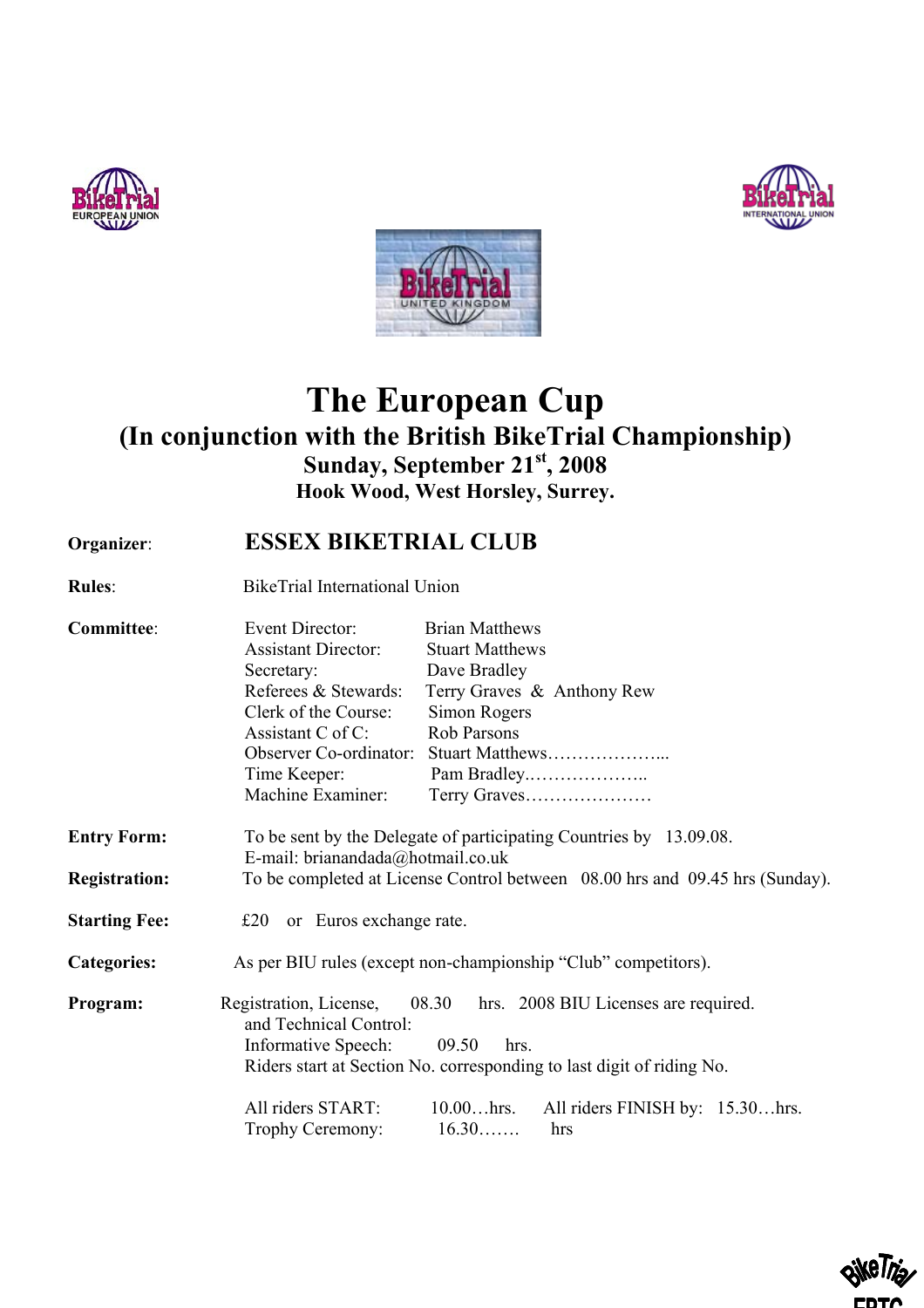**Number of Sections:** 10. Laps: 2. Time allowed: 5hrs. 30mins + 30 minutes delay penalization.

| <b>Length of Course:</b> | approx. 1000 meters.                                                                                                                                                                                     |  |  |
|--------------------------|----------------------------------------------------------------------------------------------------------------------------------------------------------------------------------------------------------|--|--|
| <b>Insurance:</b>        | The Event will be covered by Third Party Liability Insurance and ACU License<br>holders will have some cover for personal injury etc.<br>All UK riders are required to be in possession of ACU Licenses. |  |  |
|                          | Non UK riders are required to present a BIU License and a European Health<br>Insurance Card.                                                                                                             |  |  |
| Catering:                | As this Event is held in the countryside, there will be no public buildings in the<br>area to offer food and similar services. However, there will be mobile caterer/s<br>on site.                       |  |  |
| <b>Directions:</b>       | Hook Woods Trials Centre is situated off of Blakes Lane, West Horsley, nr.<br>Guildford, Surrey on the A246.<br>See map.                                                                                 |  |  |
| <b>Accommodation:</b>    | Some "Homestay" will be available. Contact the Event Director by E-mail.                                                                                                                                 |  |  |
| Hotels:                  | Ramada Jarvis.<br>Guildford Road, East Horsley, Surrey.KT24 6TB<br>0870 609 1149 www.RamadaJarvis.co.uk<br>Guildford@RamadaJarvis.co.uk +44(0)1494 436256                                                |  |  |
|                          | Brinford Bed & Breakfast: Windmill Hill, off Shere Road, West Horsley,<br>Surrey, KT24 6EJ. +44 (0)1483 283636                                                                                           |  |  |
|                          | Silkmore Bed & Breakfast: Silkmore Lane, West Horsley, Surrey, KT24 6JQ<br>$+44(0)1483282042$                                                                                                            |  |  |
|                          | Duke of Wellington: Guildford Road, East Horsley, Surrey KT24 6AA.<br>$+44$ (0)1483 282164 www.duke-of-wellington.co.uk                                                                                  |  |  |
| Camping:                 | Horsley Camping and Caravanning Club Site.                                                                                                                                                               |  |  |
|                          | Ockham Road North, East Horsley, Surrey KT24 6PE<br>$+44$ (0)1483 283273 No calls after 8pm please.<br>www.CampingAndCaravanClub.co.uk                                                                   |  |  |